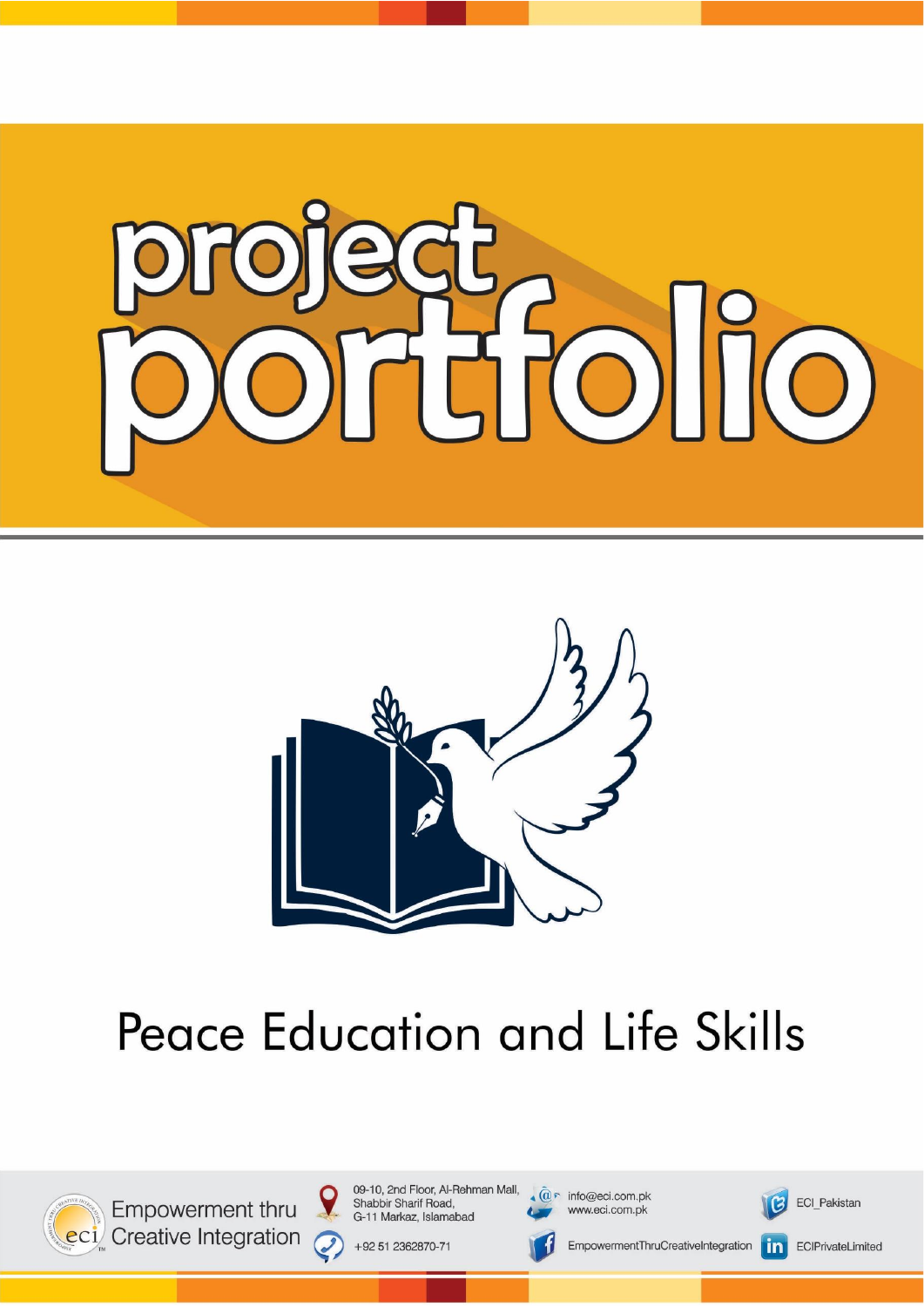# **58 Azme Naujawan (AeN) Youth Engagement**

In April 2021, ECI commenced its 4th phase of the Azm-e-Naujawan program in Karachi under collaboration with DAI. During this phase, ECI team continued to work with an aim to mobilize 180 youth from the target areas of Gulzar-e-Hijri (GH), and Pehlwan Goth (PG) to engage them to build their capacity to conduct social action drives in their communities. The activities were multipurpose and meaningful for shaping the present and future of the young participants including orientation of youth, events for youth and community, training of youth, social action projects and campaigns, and creation of youth committees. The youth was taken through continuous, steady, and reflective processes to equip them to achieve the overarching goals by making different social action project which have been successfully done.

### **57 HER Essentials Pilot Implementing Partner in Pakistan**

BSR, a not-for-profit benefit corporation awarded ECI a pilot project to be implemented in Sindh and Punjab. The main goal of this project is to train the factory workers on Financial Literacy through Tablets.

#### **56 Community Engagement (Communication network and community-based vaccination)**

In collaboration with UNICEF, ECI adapted and localized the international Inter-Personal Communication (IPC) Toolkit for Expanded Program on Immunization (EPI) into the Pakistani context. The toolkit included modules, resource cards, audio jobs, and animations.





**55 Azme Naujawan Youth Engagement (ECI)**

#### **VOCATIONAL TRAINING CENTER (GIRLS) KORANGI**





**2021**

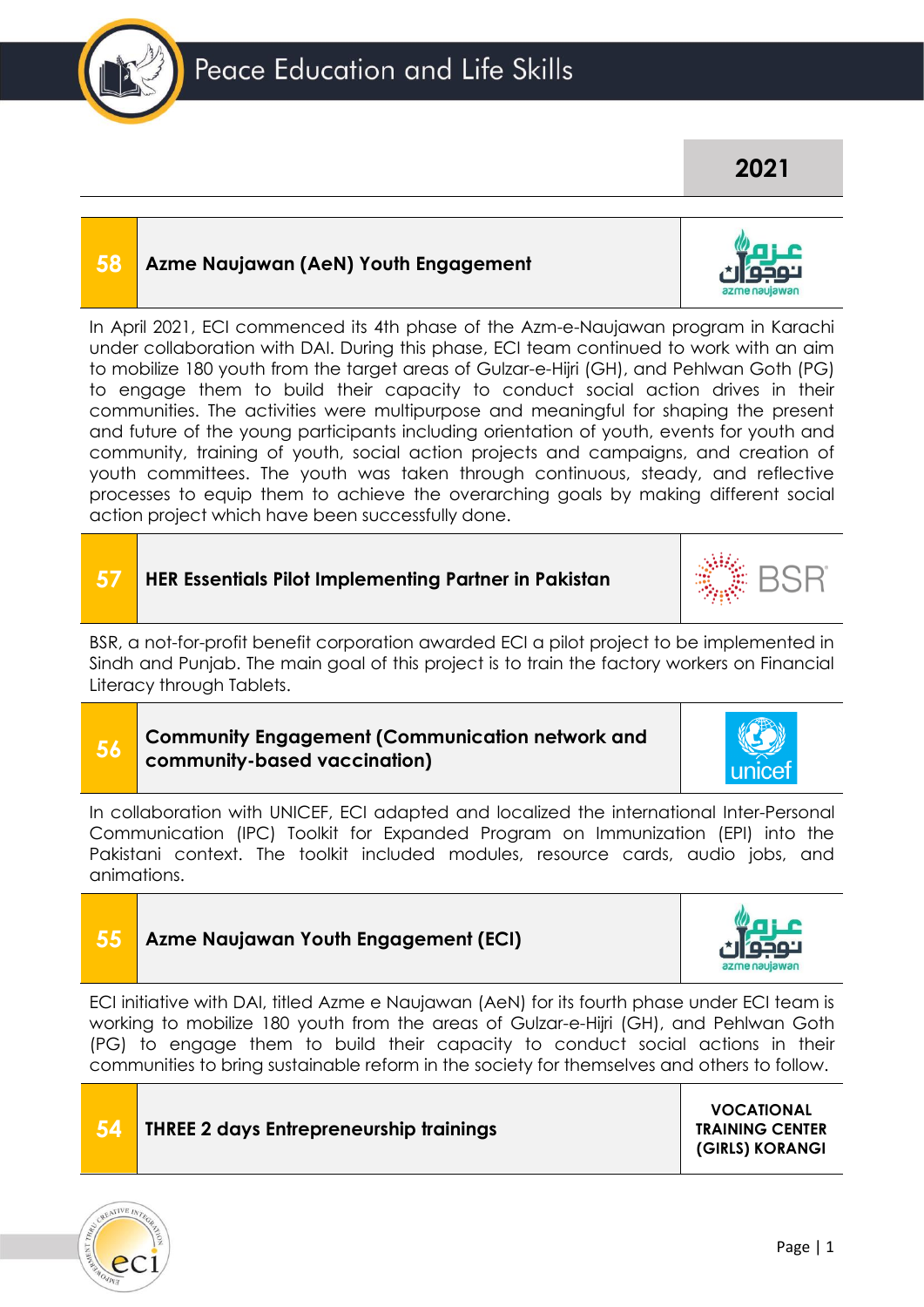

This Training conducted at Vocational Training Center-Girls Korangi Karachi on entrepreneurial skills.

#### **53 Development of Financial literacy Curricula-Research & develop financial literacy toolkit.**



ECI developed Financial Literacy Curricula (FLC) for IRC in English and Urdu. Before finalization ECI will test FLC module in 3-day training with local beneficiaries and after approval conduct 5 Day ToT with IRC selected participants project in KP and Newly merged districts.

#### **52 Contextualization, adaptation and translation of curricula regarding L2E), in Urdu language.**



ECI contextualized and adapted L2E module in context of KPK Newly merged district. In this project ECI will conduct FGD and 5-day ToT with IRC selected trainers on approved L2E module.

# **51 SIX, 4-day Training on Enterprise Development for returnees**



ECI developed and conducted Enterprise development trainings for the Returnees from different countries who are interested in starting their own business. These beneficiaries were selected by Mojaz and ECI provided online trainings.

#### International **50 Training for management development** Trade Centre

ECI conducted ToT on livestock & Agriculture & livestock as Business with 28 trainers in Quetta. The trainees belonged to district Quetta, Pishin, Khuzdar, Zhob and Lasbela. In the second round of trainings, ECI conducted 10 1-day training (2 in each district with males and females) from the above-mentioned districts and trained 266 participants.



These Training were conducted in Nawab shah, Sanghar, Mirpur Khas, Khairpur and Tando Muhammad Khan. The trainings covered the content regarding Livestock and Agriculture project implemented by CSSP.





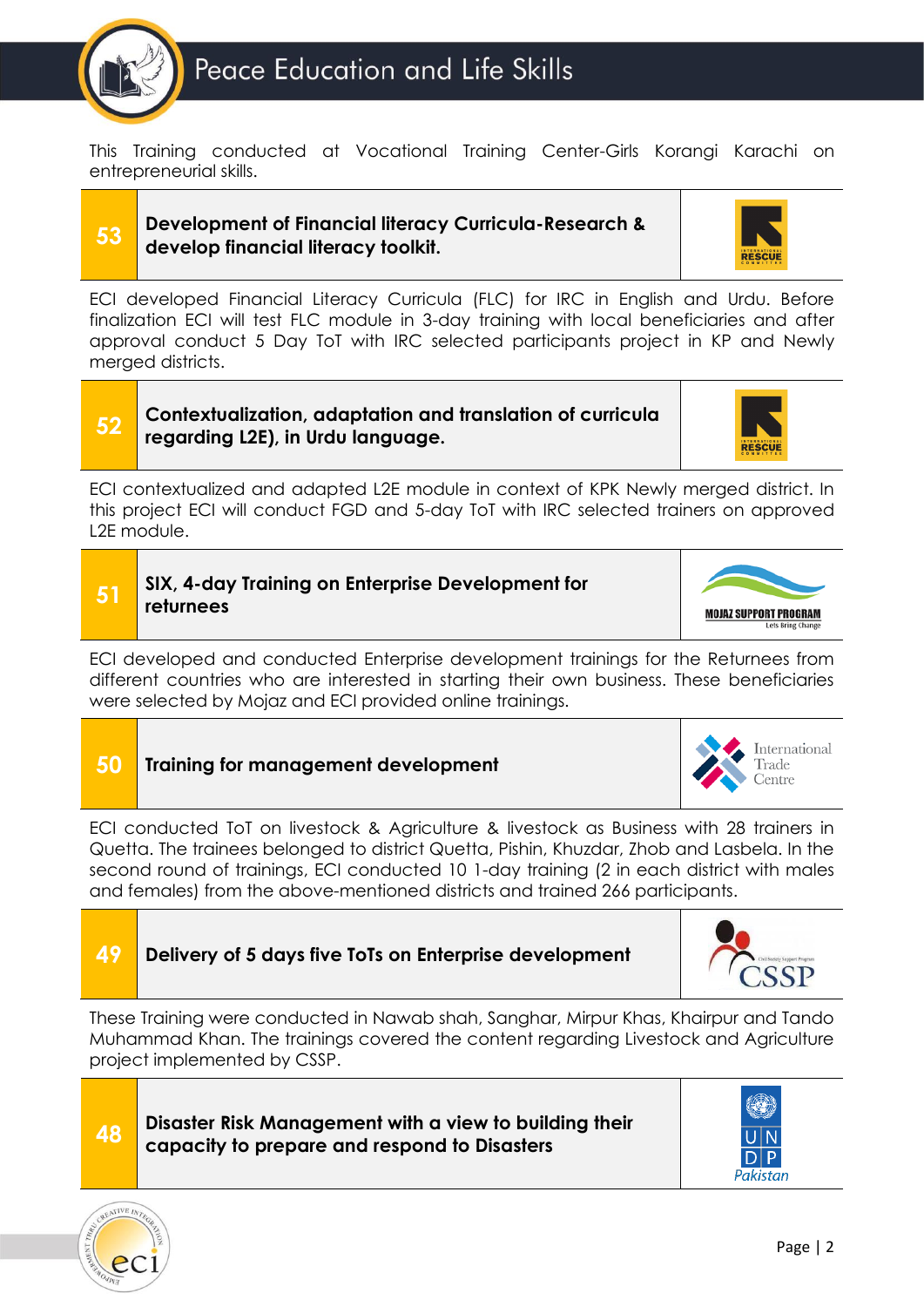In this project ECI developed separate training handbooks of Disaster Risk Management for Govt officials and community members from KP and GB and conducted 3 training for Govt official where Deputy Commissioners, Assistant Commissioner and directors of government department participated from KP and GB and in 1 training community members participated and learn about Community Based Disaster Risk Management.



In this project ECI developed material on soft skill, digital photography, graphic designing and freelancing for Inspire Pakistan selected Afghan refugees. ECI conducted class room training on soft skill but due to Covid shifted other trainings online via zoom. In this project ECI trained 61 participants on soft skill and 41 on digital photography, graphic designing and freelancing and provided mentoring support during this project.

**46 Four 3-Days training to the SF-PMS Youth**

These trainings were about Enterprise and Social Enterprise of new entrepreneurs for new business incubations and their technical skills enhancement under the project of social cohesion through the socio-economic development for the areas of Islamabad and Rawalpindi.

#### **45 Training of Youth on life skills, Employment, Micro-Business, Climate resilient Farming Techniques**

In this project ECI conducted 17 Day Training of Trainers on Life skills, Micro Businesses, over all 24 Innovators participated. The ToT conducted at Innovation Hub district Jamshoro under project of Empower Youth for Work, EYW.

**44 Design, Development and Printing of IEC material**

The IEC material was designed specifically to promote and highlight the coordination between the transgender and police. The material further highlighted the most imperative aspects of promoting effective communication and redressal mechanisms that the transgenders can use to expedite justice.







**MISSION** 

**2020**

ISION



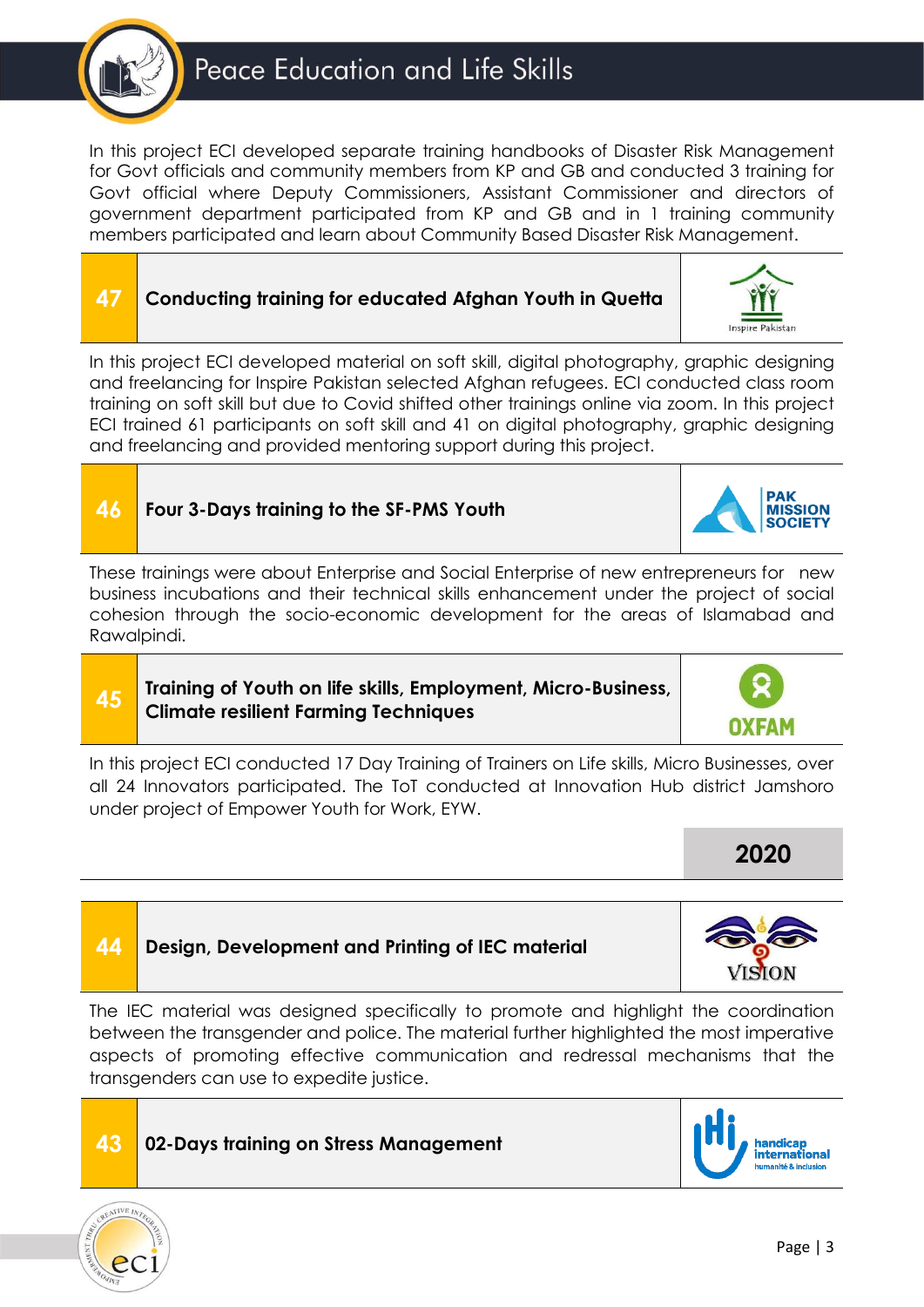# Peace Education and Life Skills

ECI was contracted by HANDICAP for a two-day training of its staff members including the field teams and program teams all over Pakistan on the stress management during COVID-19. The purpose of the training was to equip participants to effectively deal with organizational stress, stress caused by lockdown, and other stressors triggering counterproductive practices in the organization.

# **42 FFS Manual Translation**

CEO of ECI was awarded a project to develop a training manual on setting up a Farmer Field School (FFS) in KP Pakistan. This training manual is being translated in Urdu.

# **41 Capacity building of EPI FL worker on IPC**

The project aims to capacitate the EPI vaccinators on Interpersonal Communications Skills. In this assignment global IPC material (training modules, audio, videos, FAQs) has been adapted and localized. Furthermore, the training aimed to build capacity building of EPI frontline workers on crisis communication and key family care practices to promote preventive health care.

# **40 Four 3-Days training to the SF-PMS Youth**

**38 Trainers - Farm Business School**

These trainings were about Enterprise and Social Enterprise of new entrepreneurs for new business incubations and their technical skills enhancement under the project of social cohesion through the socio-economic development for the areas of Islamabad and Rawalpindi.

### **39 The Adult Literacy and Numeracy Skills (ALNS) programme**

ALNS targeted on the female community leaders. The overarching objectives of the ALNS is to help women influence gender roles positively, facilitate them in mainstreaming their role for social and economic empowerment, and support them in their employment or self-employment initiatives.













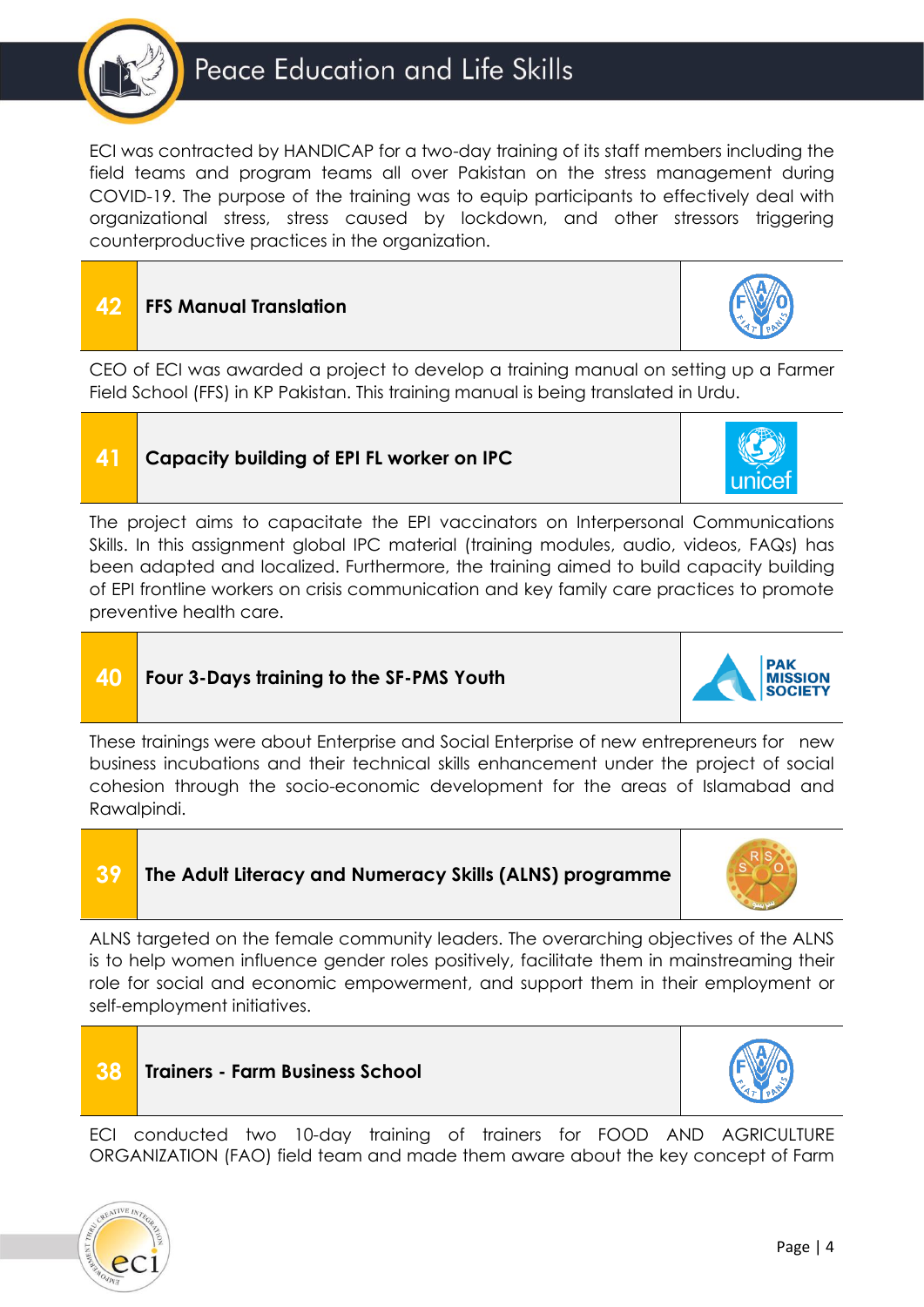

Business School. After this training the trainees conducted session with farmers in their respective areas like North & South Waziristan, Khabar & Kurram Agency and Bannu.

# **37 Stress Management, Persuasion & Motivation Skill training**



ECI conducted this with SAFCO Support Foundation credit team and participated credit officers, branch managers and finance team. The key purpose of this training was to overcome stress in team and enhancement of persuasion skill and increase motivation level of staff.

# **36 Youth ToT and Replication training on micro-Enterprises**

This project conducted at District Jamshoro, under project of Empower Youth for Work (EYW). Under this project Two ToTs of 2-day were conducted. Additionally, 24 Trainings conducted by innovators and each training was 2-day Training. Throughout replication of training, the participants were trained in different communities of District Jamshoro.



ECI conducted one ToT for PSDF in Islamabad where 23 participants participated and ECI delivered training on soft skills. Participants were technical instructors of different institution that are partnered with PSDF.

| Development of Soft Skills module and delivery of 2 days<br> 34<br><b>ToT</b> | $D$ $P$<br>Pakistan |
|-------------------------------------------------------------------------------|---------------------|
|-------------------------------------------------------------------------------|---------------------|

The 2-day training was conducted for the assessors on soft skills.

**33 Campus Engagement Program of 15000 Students Engaged in Public Universities in KP and Sindh (Extension Activity – Social Entrepreneurship Trainings in KP)**



ECI has been contracted by UNDP for extension in Campus Engagement Program of 15000 Students engaged in public universities in KP and Sindh. As the ongoing activities of Campus Engagement Program mainly focused on providing educational, cultural, social and recreational activities for the students, this extension (Social Entrepreneurship Trainings) was added to the current project with the aim to add Social Entrepreneurship component where the students will be provided knowledge and skills to set up to social enterprises as their future career options. The main focus of this component is to engage

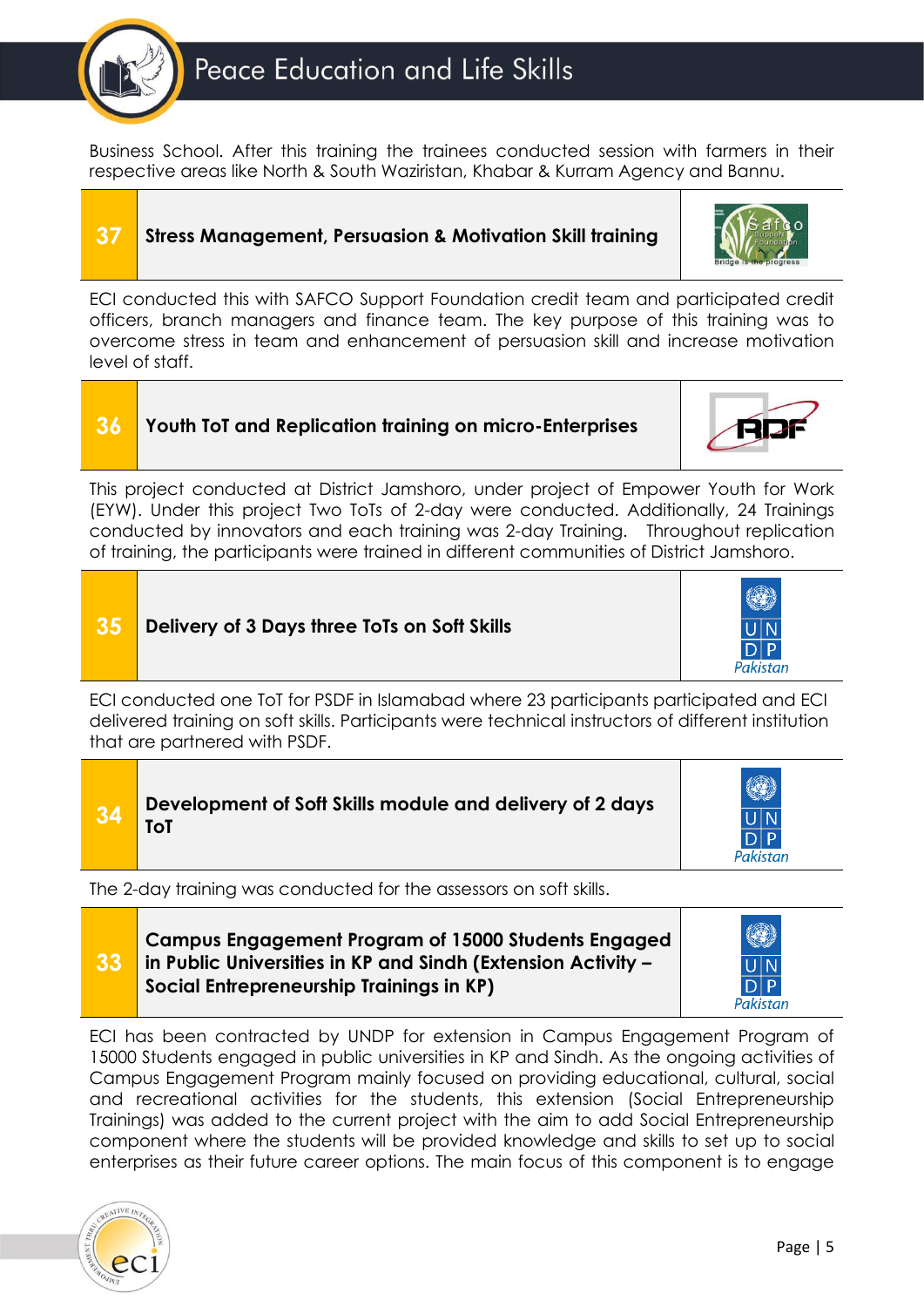

2,000 university students (50% male and 50% female) and building their capacity on Social Entrepreneurship Development.

In the light of the kick-off meeting with UNDP, ECI designed a comprehensive curriculum on SE component for the students which comprises of a mix of selection of universities, MOUs with universities, designing of material and implementation of 02-day online training on "Generation of Ideas for Social Entrepreneurship" following with creating business plans in KP universities etc. These activities will be carried out through three phases; Pre-Implementation, Implementation and Post-Implementation and each phase will aim for a distinct result.



ECI has been contracted by Inspire Pakistan to provide training on Soft Skills, Digital Skills (Photography and Graphic Designing) and Freelancing and build capacities of Afghan Refugee Youth in Quetta for enabling access and opportunities of market-driven, innovative digital and life skills followed by On-the-Job Training. This will help to increase employment opportunities for Afghan refugee youth hence providing them sustainable and resilient livelihoods.

### **31 Campus Engagement Program of 15000 Students Engaged in Public Universities in KP and Sindh**

Pakistan

**2019**

ECI has been contracted by UNDP for Campus Engagement Program of 15000 Students engaged in public universities in KP and Sindh. The main aim of the program is to promote the values of peace, harmony, tolerance, pluralism and coexistence among youth by engaging 15000 youth (50% women) in different activities for 18 months. These activities will be carried out through three phases; Pre-Implementation, Implementation and Post-Implementation and each phase will aim for a distinct result.

# **30 Azme Naujawan**

ECI is working with Karachi youth Initiative/Azm - Naujawan – Under Azme Pakistan (Previously managed by Creative associates and currently managed by DAI). The Agents of Change, under the project, are being trained on conflict resolution and self-help initiatives around interfaith and inter-culture harmony; through a two-semester leadership model known as Changemaker Model. The project is 12 months long and aims to provide public space for positive engagement and creating youth groups in vulnerable of Karachi from June 2019 to May 2020. Youth groups are being formed and engaged for 2 cohorts, 1 cohort will 6 months long, on total Azme Naujawan will implement 400+ Social action projects across Karachi. The social action projects will be on the themes of conflict

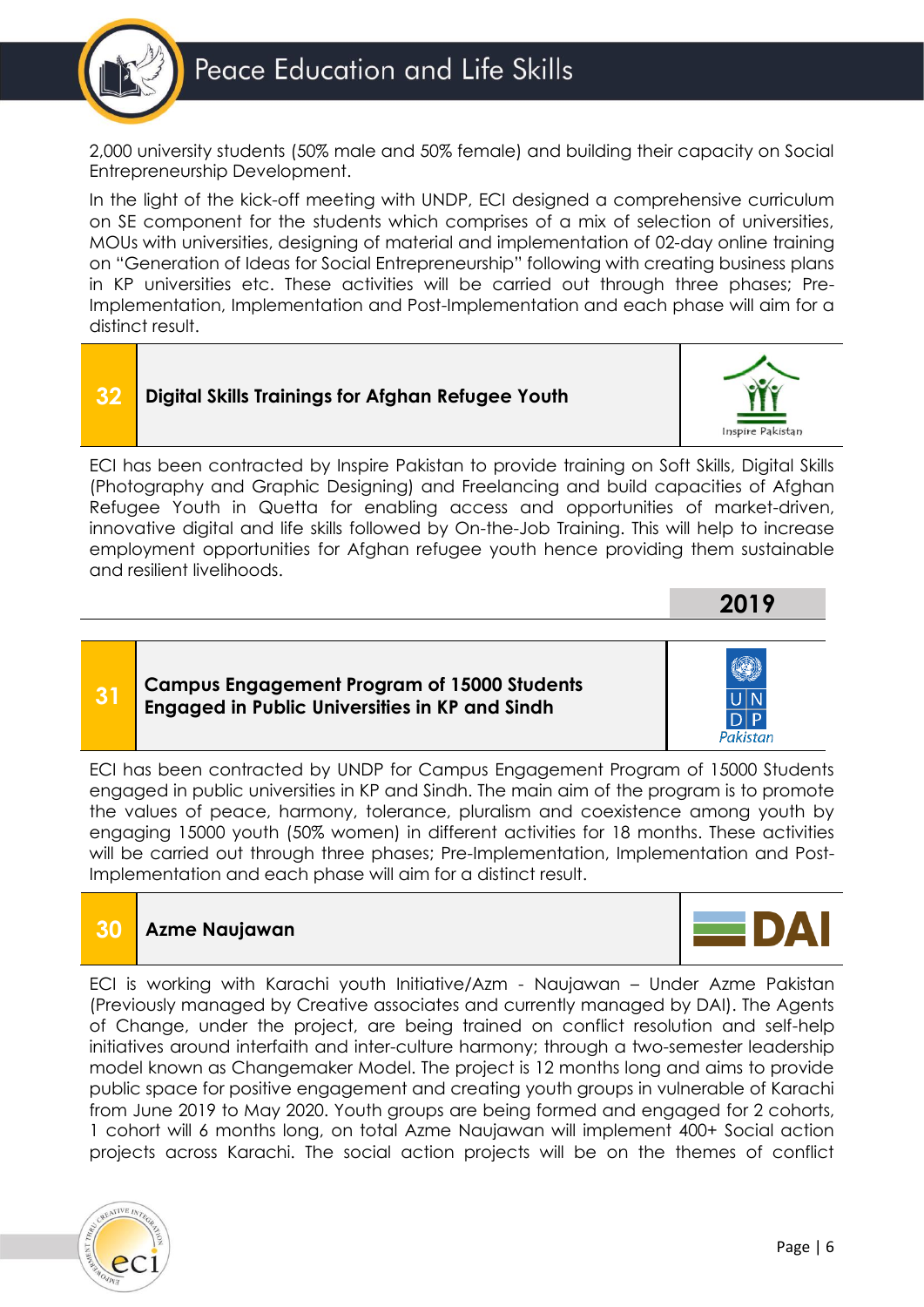

resolution, social cohesion, interfaith harmony, intercultural harmony and engagement of youth in positive activities.

#### **29 Social Changemaker Program (North Sindh) Safeer e Aman**



This program aims to build the capacity of 75 local youth from Jacobabad, Khairpur and Shikarpur. The youth were provided awareness on CVE and conflict resolution. The project activities were designed to promote inter-faith, inter-culture harmony and social cohesion among youth. In accordance with ECI's established model, the first training was an intensive 8-day training, during which participants learnt about CVE themes, identification of at-risk youth, and assessing socio-economic demographics of their areas. After the training, they returned to their areas and developed profiles for their communities and neighbourhoods. The second phase of the training have participants attending 8-day training where they learn to design CVE interventions that address VE factors and behaviours of at-risk youth in their communities (which the participants will have researched at the end of the first phase). Upon completion and return to their communities, ECI mentored the participants to implement their CVE interventions on the themes of social cohesion and inter faith harmony.

# **28 Tajdeed e Amn**



ECI was recruited for this assignment by Azm e Pakistan, DAI to engage university youth in activities that promote social cohesion and interfaith harmony in university campus through revival of student societies. Under the proposed activity, ECI strengthened work of already existing student platforms such as the Art & Designing society, Character Building society and Culture Society by engaging 150 students in CVE training which helped them acquire skills for conflict resolution. These society members further mobilized and engaged students via designing and organizing social action projects. TEDx style events and social simulations were used for improved communication skills and conflict resolution. Students were provided opportunities to engage in CVE and Peace Promotion through creative activities including reclaiming of walls, SAPs, cultural performances, photography and documentaries, oral history, painting, diversity tours and cultural festivals.

#### **27 Campus Engagement Program of 15000 Students Engaged in Public Universities in KP and Sindh**



ECI has been contracted by UNDP for Campus Engagement Program of 15000 Students engaged in public universities in KP and Sindh. The main aim of the program is to promote the values of peace, harmony, tolerance, pluralism and coexistence among youth by engaging 15000 youth (50% women) in different activities for 18 months. These activities will be carried out through three phases; Pre-Implementation, Implementation and Post-Implementation and each phase will aim for a distinct result.

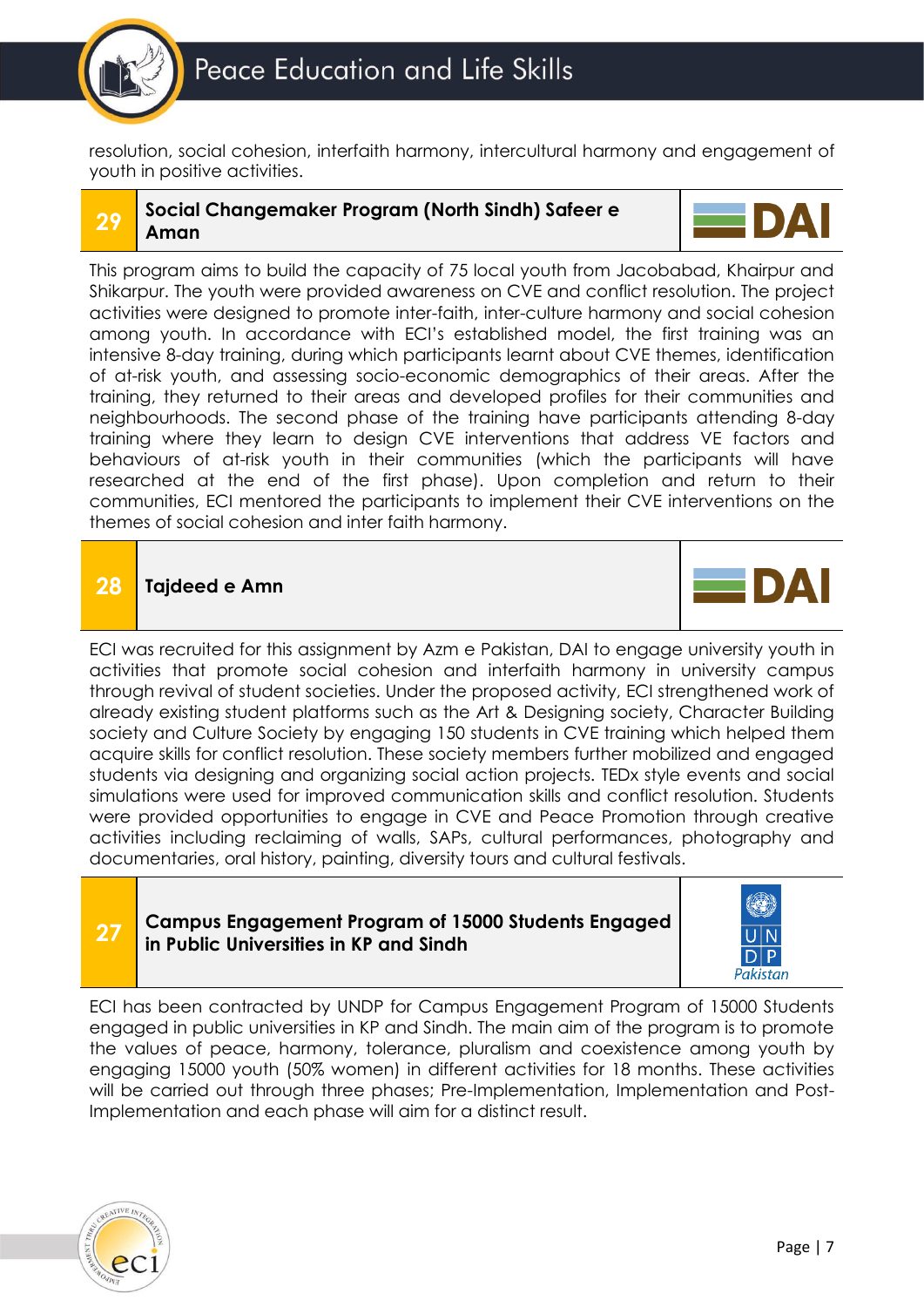

### **26 Azme Naujawan**



ECI is working with Karachi youth Initiative/Azm - Naujawan – Under Azme Pakistan (Previously managed by Creative associates and currently managed by DAI). The Agents of Change, under the project, are being trained on conflict resolution and self-help initiatives around interfaith and inter-culture harmony; through a two-semester leadership model known as Changemaker Model. The project is 12 months long and aims to provide public space for positive engagement and creating youth groups in vulnerable of Karachi from June 2019 to May 2020. Youth groups are being formed and engaged for 2 cohorts, 1 cohort will 6 months long, on total Azme Naujawan will implement 400+ Social action projects across Karachi. The social action projects will be on the themes of conflict resolution, social cohesion, interfaith harmony, intercultural harmony and engagement of youth in positive activities.

#### **25 Social Changemaker Program (North Sindh) Safeer e Aman**



This program aims to build the capacity of 75 local youth from Jacobabad, Khairpur and Shikarpur. The youth were provided awareness on CVE and conflict resolution. The project activities were designed to promote inter-faith, inter-culture harmony and social cohesion among youth. In accordance with ECI's established model, the first training was an intensive 8-day training, during which participants learnt about CVE themes, identification of at-risk youth, and assessing socio-economic demographics of their areas. After the training, they returned to their areas and developed profiles for their communities and neighbourhoods. The second phase of the training have participants attending 8-day training where they learn to design CVE interventions that address VE factors and behaviours of at-risk youth in their communities (which the participants will have researched at the end of the first phase). Upon completion and return to their communities, ECI mentored the participants to implement their CVE interventions on the themes of social cohesion and inter faith harmony.

# **24 Tajdeed e Amn**



ECI was recruited for this assignment by Azm e Pakistan, DAI to engage university youth in activities that promote social cohesion and interfaith harmony in university campus through revival of student societies. Under the proposed activity, ECI strengthened work of already existing student platforms such as the Art & Designing society, Character Building society and Culture Society by engaging 150 students in CVE training which helped them acquire skills for conflict resolution. These society members further mobilized and engaged students via designing and organizing social action projects. TEDx style events and social simulations were used for improved communication skills and conflict resolution. Students were provided opportunities to engage in CVE and Peace Promotion through creative activities including reclaiming of walls, SAPs, cultural performances, photography and documentaries, oral history, painting, diversity tours and cultural festivals.

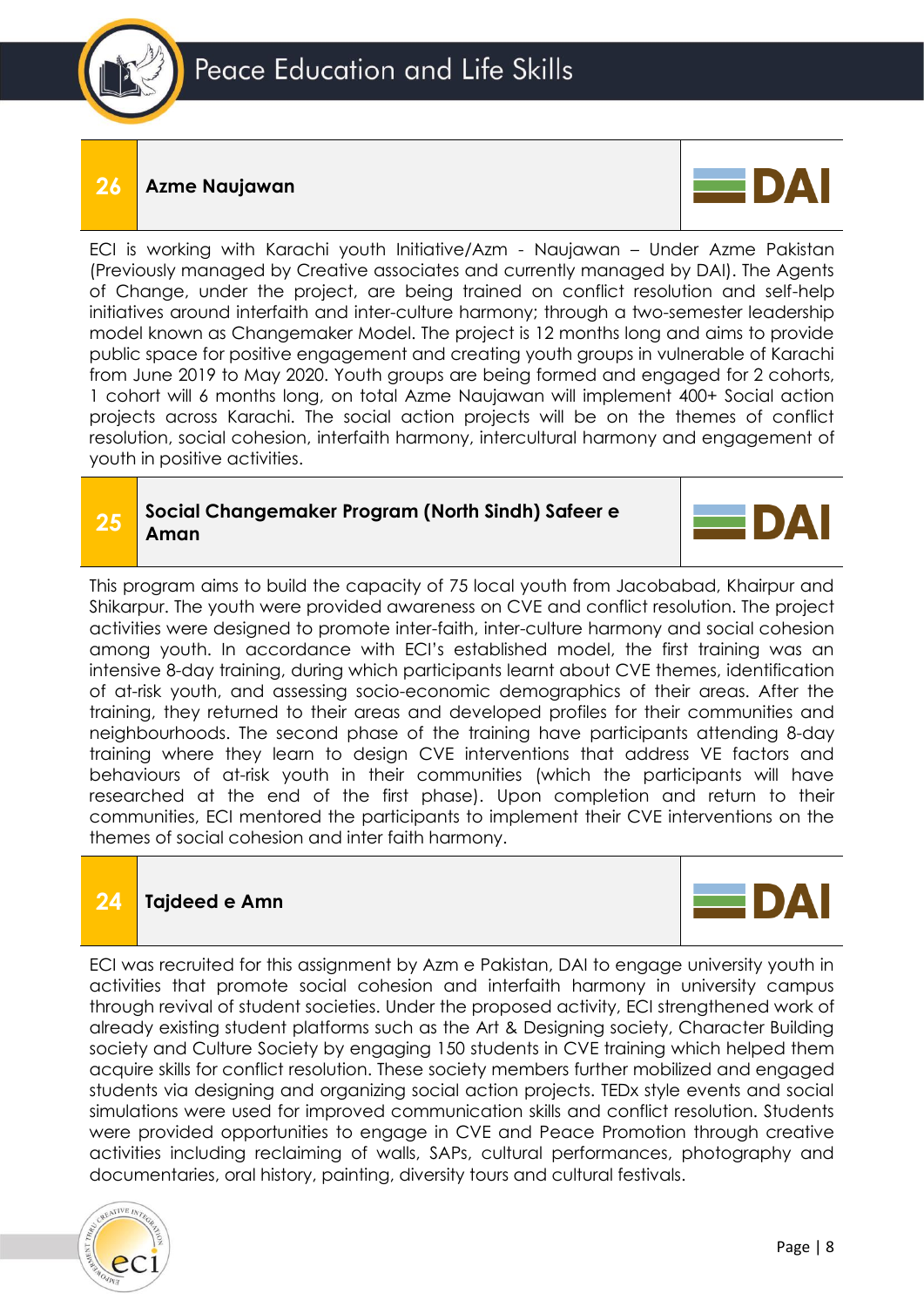Pakistan

### **Capacity Building & Mentorship in Dialogue, Negotiation, and Leadership for Policy Impact Initiative with Youth Leaders/Activists from KPK, Sindh and Balochistan**

ECI has been recruited for this assignment by UNDP to develop the capacities of selected youth activists in Sindh, Baluchistan, and Khyber Pakhtunkhwa in the fields of leadership, results oriented negotiation with key actors, and effective communication. This involves the development of a comprehensive leadership, communications, and negotiation skills module which will be supplemented with mentorship trainings and exposure visits over a period of six months. Under this project ECI identified 54 youth participants (through a competitive process), delivered 5-Day training; and will design and deliver 6 online mentorship courses and exposure visits to build their capacity to implement their development plans.

# **22 Social Changemaker Program**

This program built the capacity of 60 local youth (15 girls and 45 boys) from two of CRA's targeted areas in District East; Gulzar e Hijri and Pehlwan Goth. The youth was provided awareness on CVE and conflict resolution. The project activities were designed to promote inter-faith and inter-culture harmony and social cohesion among youth. The youth was trained to implement social action projects effectively. In accordance with ECI's established model, the first training was an intensive 10-day training, during which participants learnt about CVE themes, identification of at-risk youth, and assessing socioeconomic demographics of their areas. After the training, they returned to their areas and developed profiles for their communities and neighbourhoods. The second phase of the training had participants attending an eight-day training where they learnt to design CVE interventions that address VE factors and behaviours of at-risk youth in their communities (which the participants would have researched at the end of the first phase). Upon completion and return to their communities, ECI mentored the participants to implement their CVE interventions on the themes of social cohesion and inter faith harmony.

# **21 Azme Naujawan**

ECI is working with Karachi youth Initiative/Azm - Naujawan – Under Azme Pakistan (Previously managed by Creative associates and currently managed by DA). The Agents of Change, under the project, are being trained through a two-semester leadership model known as Changemaker Model. The project is 8 months long and aims to provide public space for positive engagement and creating youth groups in vulnerable 22 areas of Karachi from June 2018 to May 2019. Youth groups were formed and engaged for 2









**23**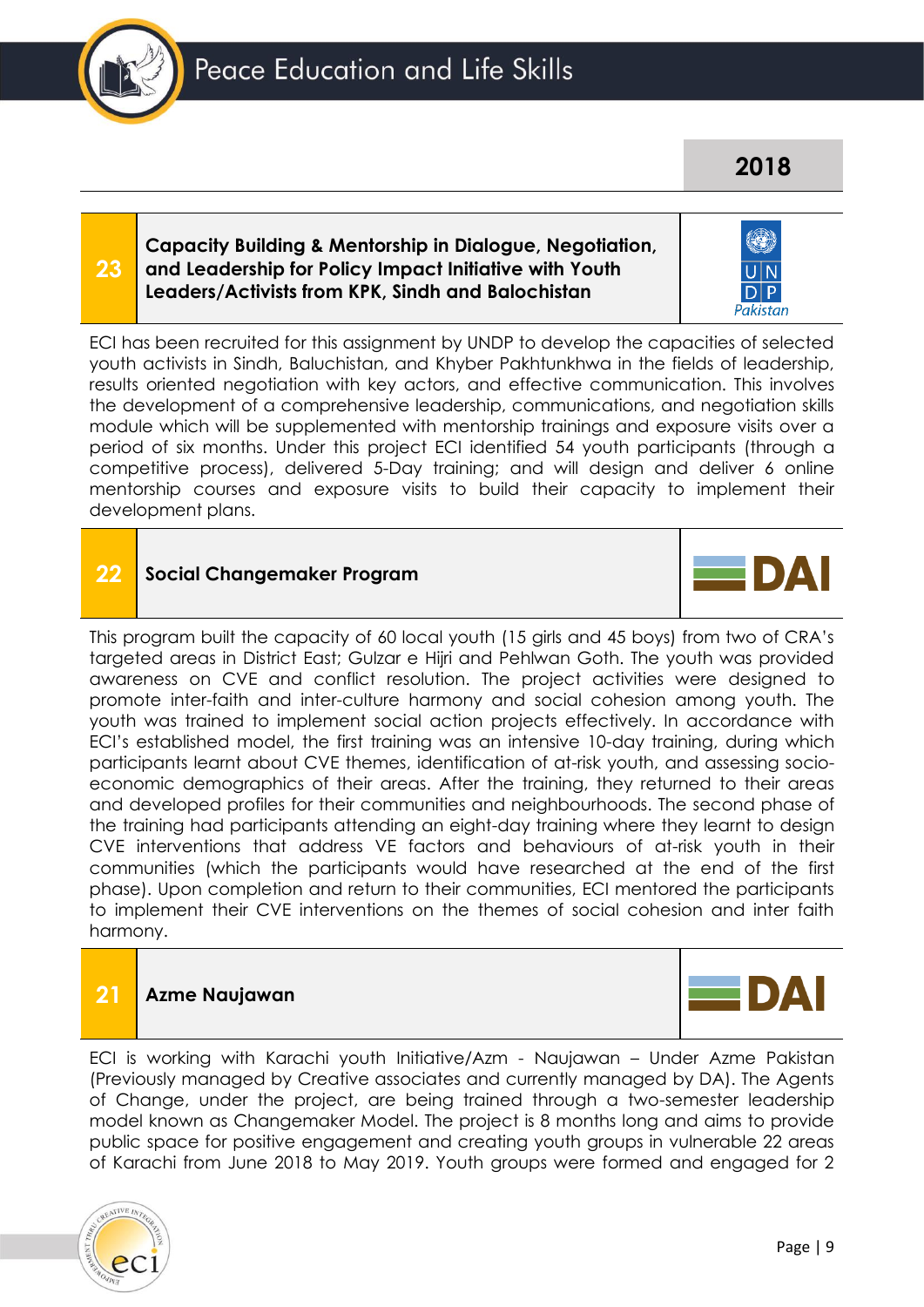

cohorts, 1 cohort was 6 months longs, on total Azme Naujawan will implement 400+ Social action projects across Karachi.

#### **20 Khairat Zimedari Ke Saath – A Project on Safe Charity**



ECI was contracted by DAI to implement this project in District Jhang and Chiniot, and mobilize the relevant stakeholders and launch a Safe Charity awareness campaign in collaboration with Jhang Chamber of Commerce and Industry (JCCI) for peace promotion and CVE. The activities focused upon creating awareness among the business community pertaining the adverse consequences of not complying with safe charity protocols and inadvertently contributing towards terrorist activities. JCCI provided its support to ECI in the implementation of the project activities and piloting interventions in collaboration with local business leaders and market associations to learn about local environment and opportunities. Customized IEC material was developed and 3 awareness seminars for 400 chamber members, business association members and managerial level and industrial staff were held with further outreach to 10,000 people.

# **19 Peace Players – East**



Based on the success of the implementation of the 'Peace Players' model in District Korangi, ECI was awarded a subsequent grant in District East for engaging male and female students from 16 educational institutes in 04 sports activities: football, volleyball, cricket and badminton. 244 youth were targeted in total with 220 males and 24 females. 17 orientation sessions were held, followed by 28 sports matches and 4 mega events. The aim was to engage students, school staff, parents and local community members and emphasize the messages of peace and the need to address Violence & Extremism issues.

# **18 Peace Players – Korangi**



Based on the success of our past grants with Karachi Youth Initiative (KYI) and engaging local community members for addressing Violence & Extremism issues, ECI embarked upon a unique activity-based project titled Peace Players. This project aimed to use various sports competitions at educational institutes as a tool to facilitate positive community interaction and promote peace and harmony. The District Coordination Committee (DCC) oversaw the overall grant and this, in turn, establish the credibility and enhance the visibility of the DCCs in the community.

Orientation sessions were held in the target area of District Korangi, Karachi and 16 educational institutes were selected. The 144 selected youth participated in 7 badminton and 7 cricket matches and mega events for both cricket and badminton were held at the time of grant closure.

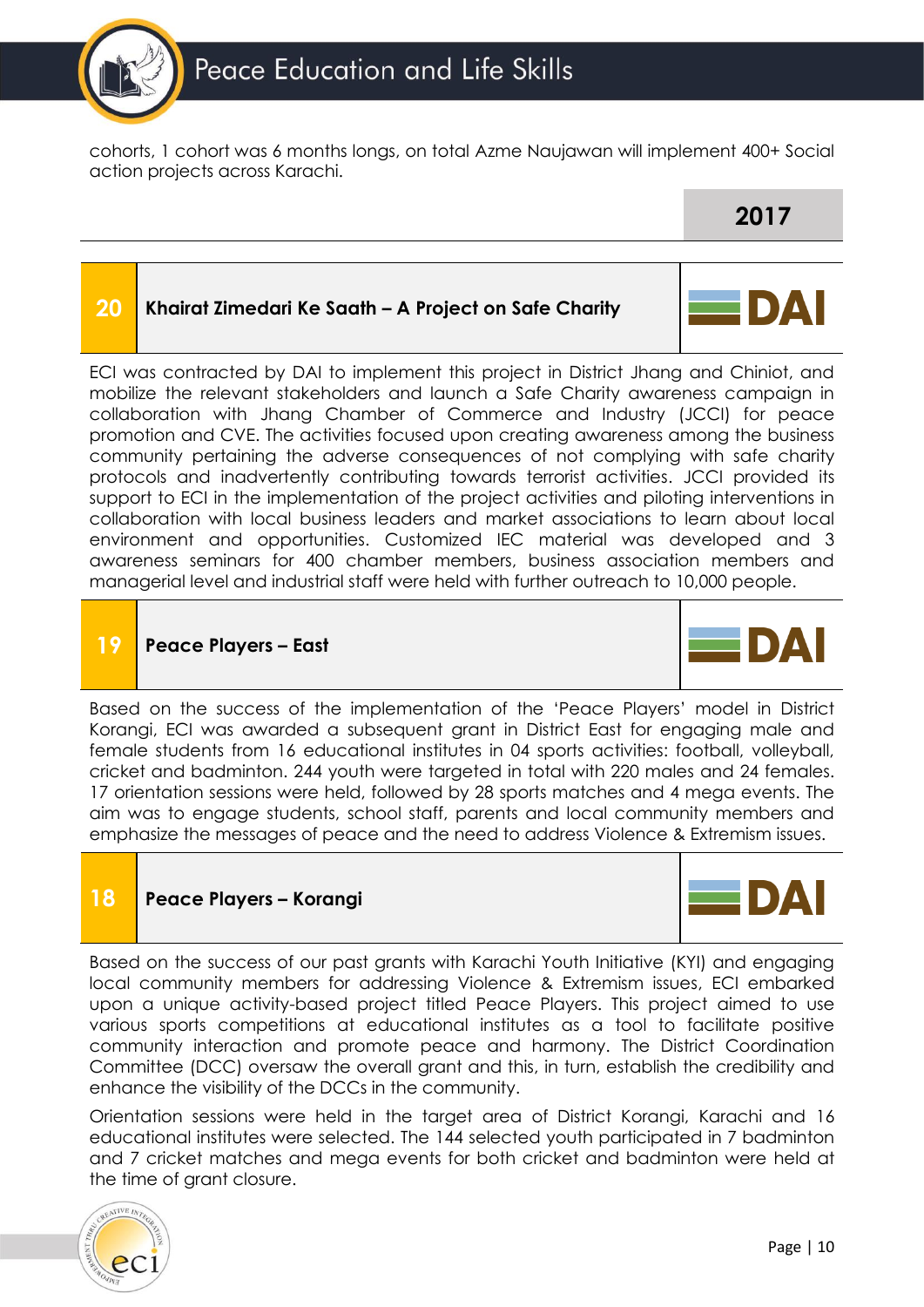# **17 Professionals as Peace Ambassadors – DAI South Punjab**



**2016**

Under USAID's Azme Pakistan progrmme, a 5-month project was implemented in District Multan titled "Professionals as Peace Ambassadors" with the support of DAI. This project aimed to capacitate teachers and students of 03 Punjab Vocational Training Council (PVTC) affiliated Vocational Training Institutes (VTIs): VTI-Male, VTI-Female and VTI-Shuja Abad. They were enabled to become promoters of peace via 1 Training of Teachers & Trainers (TOTT) and 6 trainings of students. Once the trainings were complete, 15 Peace Initiatives and a Mega Show & Tell event were also implemented.

Vocational Training Institutes under PVTC students were selected for this project as they are ready to enter the professional market and start their practical life. They are the upcoming breadwinners of the economy and soon-to-be parents as well. It is important that such audience is targeted so that peace messages can be transferred to maximum number of indirect beneficiaries across various socio-economic spheres; including the future generations.

# **16 3-Day Training on Life Skills Based Education (LSBE)**



**15 3-Day Training on Life Skills Based Education (LSBE)**



For Plan Pakistan and its partner organization in Punjab, Children's Global Network (CGN), ECI successfully implemented a series of trainings on the theme "Building Skills for Life". A customized & user-friendly Life Skills Based Education training module was used for the trainings conducted in Kot Addu, Muzaffargarh, which catered to the needs of young boys & girls of three different age groups (9-13 years old, 14-16 years old & 17-19 years old).

Twelve 3-Day trainings were implemented and a total of 339 youngsters were trained consisting of 157 males and 180 females.

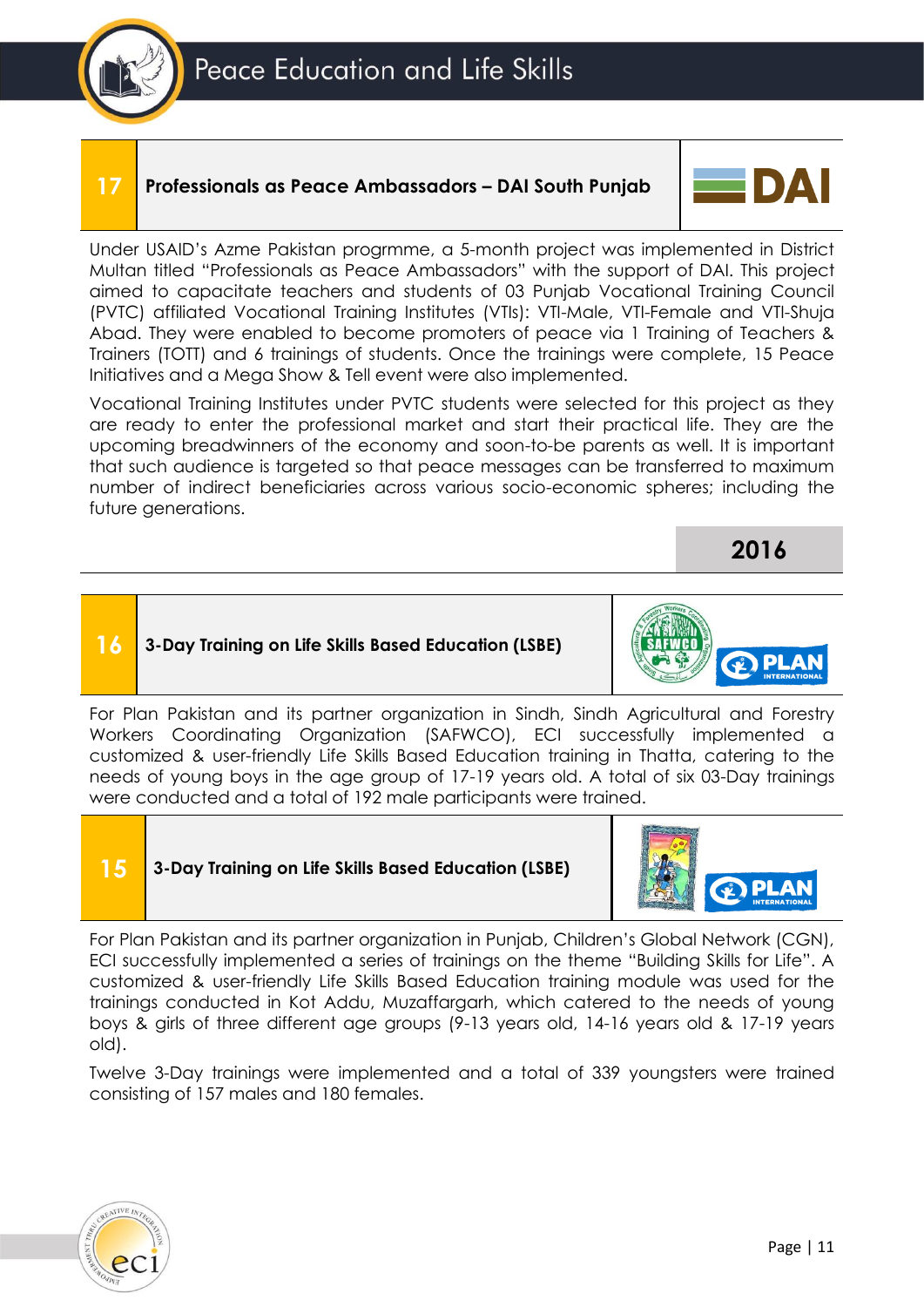#### **14 Skills and Technical Trainings for Youth – Extension Dera Ismail Khan and Bannu**



After the successful completion of phase 1 of the training, ECI was granted an extension by United Nations Development Programme (UNDP) for providing skills and technical training for youth in district D.I. Khan and Bannu. In Phase II, a total of 141 participants were trained in both districts. Since area assessment of DI Khan was already conducted in Phase I, market assessment using FDGs and in-depth interviews was carried out in Bannu for identification of available resources and potential trades. A total of 10 trainings were conducted in this phase, 9 technical trainings on 4 selected trades and 1 ToT on Enterprise Development. The contract stipulated the training of 30% females i.e. 48 overall, but ECI surpassed the target and trained 70 female beneficiaries or 49% of the total trainees. This empowered them to embark upon entrepreneurial ventures as a result of their skill development. The project commenced in May 2016 and reached completion in April, 2017.

### **13 2-Day Training on Career Counseling and Life Skills – Muslim Hands**



A 2-Day training was held for Advance Skills Teachers (ASTs) of Muslim Hands with the aim to enhance organizational structure, especially education department in Islamabad, education officers in the regional/area offices, advanced skills teachers (ASTs), principals, teachers and building long term institutional capacity.

The participants developed their capacity on career counselling and learnt essential skills regarding work standards, information seeking, systematic planning and other professional areas. Curriculum development was also assigned to ECI for conducting this workshop for 35 participants.

# **12 Social Changemakers Program**

Based on the success of our previous grant with Karachi Youth Initiative (KYI) on "Social Changemaker Program", ECI was awarded the contract to implement the same program in District East (Gulshan Town – Sachal Goth) and District Korangi (Shah Faisal zone specifically the areas of Natha Khan Goth, Pak Sadat Colony, Reta Plot, Rafeh Aam). In this 6-month capacity building program, 63 selected changemakers underwent trainings and awareness sessions on CVE in order to equip them to implement 12 Social Action Projects (SAPs) effectively. For the first time, females were also engaged and 15 of the CMs were young girls. After completing the SAPs, 8 Community Show & Tell events and 2 Mega Show & Tell events were also designed.

Once equipped with the requisite skills, the Changemakers – along with ECI's team of mentors – helped to mainstream 5,391 beneficiaries (26% female participation) within the target communities to assist them in addressing issues of violence and extremism, and thereby become positive agents of change that could catalyze peace promotion activities.

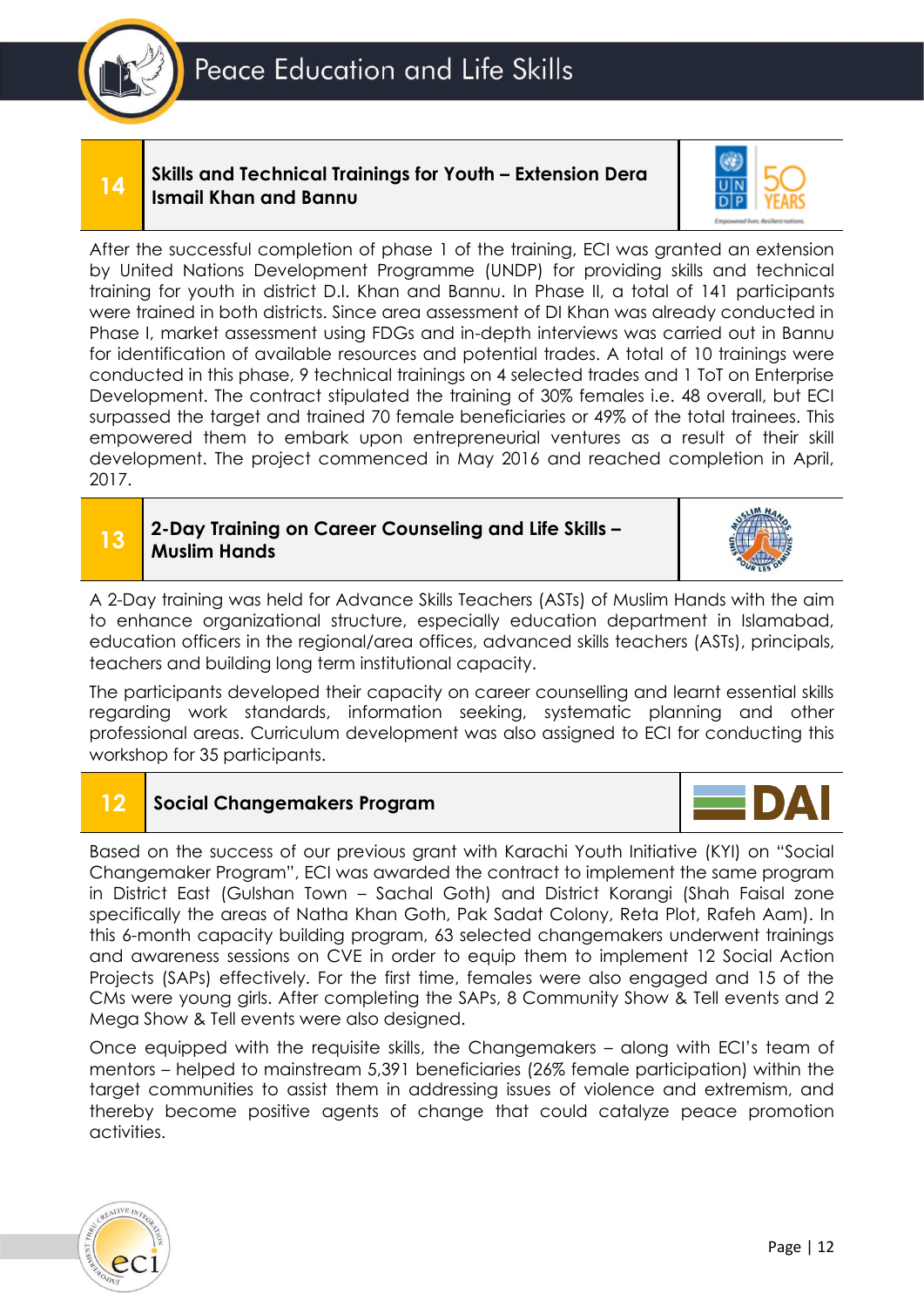

# **2015**

## **11 Life Skills Based Education (LSBE)**



For Plan International, Empowerment thru Creative Integration (ECI) Private Limited, successfully devised and formulated a customized & user-friendly Life Skills Based Education training curriculum; catering to the needs of young boys & girls belonging to three age groups (9-13 years old, 14-16 years old & 17-19 years old). After a thorough, Rapid Need Assessment & Curriculum review (of the curricula obtained from WPF, AHANG, ROZAN, FPAP & PLAN International), 06 detailed learner's workbooks & trainer manuals (03 for boys & 03 for girls) were formulated. Bearing in mind the sensitivity of a topic like 'reproductive health of youngsters' and the traditional & orthodox set-up of the concerned communities, it was ensured that everything was implemented in a culturally relevant context.

After devising the customized course, ECI went a step ahead and arranged a roll-out of two TOTs simultaneously, in district Thatta & Kot-addu, Muzaffargarh, in order to train the trainers for taking the said cause forward. A total of 110 beneficiaries have been trained. The 03-day TOT was specifically designed to enhance the capacities & competencies of the trainees round essentially required training skills on Life Skills Based Education.

#### **10 Strengthening & Mentoring of Parent Teacher Councils (PTCs) – Phase II**



Empowerment thru Creative Integration signed a contract with Adam Smith International in collaboration with Khyber Pakhtunkhwa Elementary & Secondary Education Department to revise the curriculum (designed by ECI in 2014 for phase - I) and conduct training of the targeted District Education Officers from thirteen districts. The current training programme is the continuation of district official training on PTC in 2014. In phase - I (2014), ECI designed training modules and delivered training to beneficiaries from 12 districts; whereas in phase – II (2015) ECI revised the curriculum and commenced 9 ToTs for 245 district officials of the remaining 13 districts.

Phase-II Districts: Mardan, Swabi, Mansehra, Kohistan, Abbottabad, Chitral, Shangla, Swat, Dir Bala, Bannu, Hangu, D.I. Khan, Tank



Umeed Jawan, in collaboration with ECI, initiated a 'Poetry Competition to Promote Peace & Tolerance' for youth in South Punjab. The four-month project was based on Umeed Jawans peace initiative; to equip youth with required skills and educational opportunities aimed at promoting peace in their respective vicinities. Moreover, through

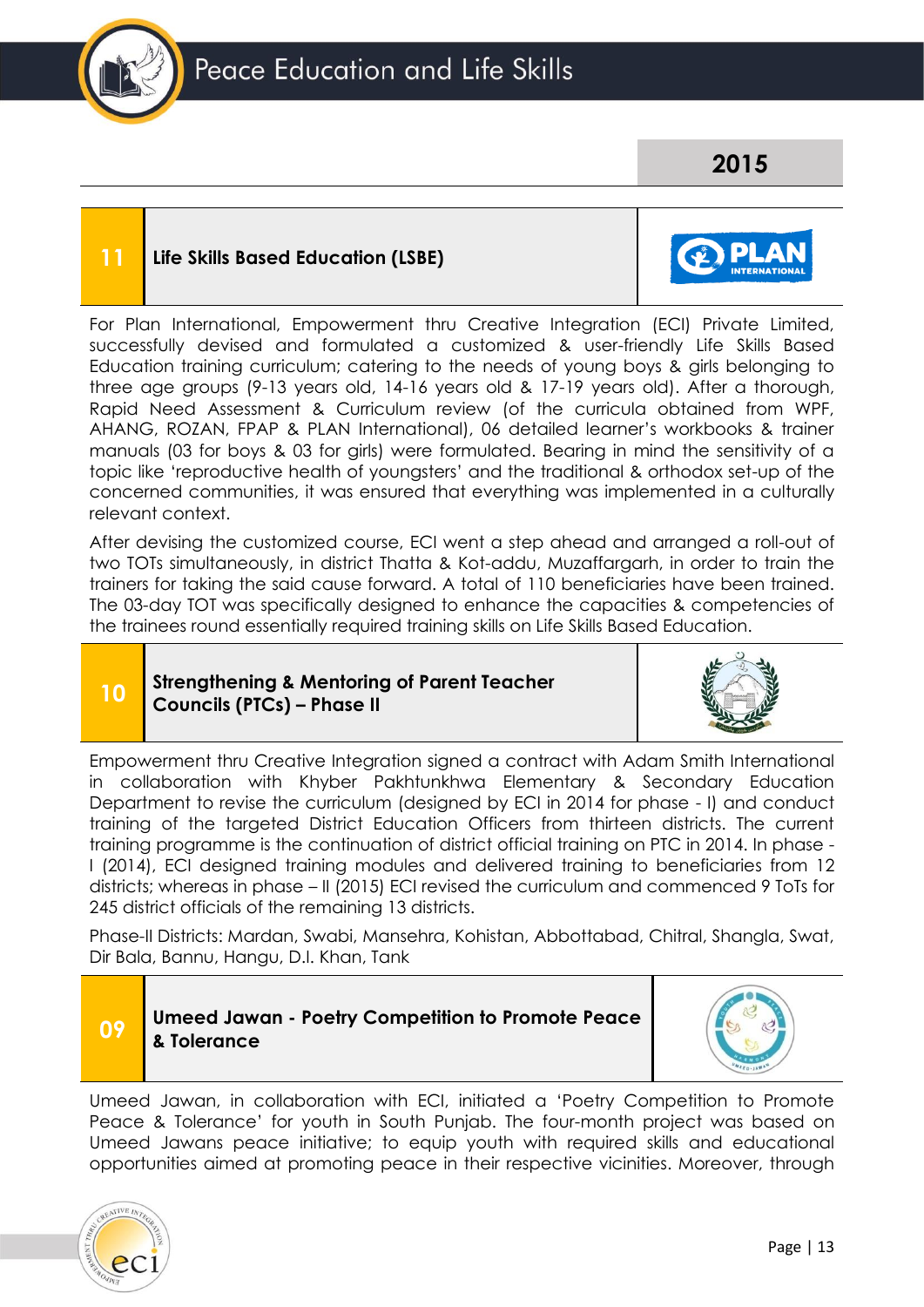

awareness raising and developing a positive mind-set, youth are discouraged from extremism and terrorism.

Poetry serves as an opportunity to provide a counter-narrative, and an effective method to promote the ideas of peace, tolerance, and acceptance. Through the project the youth were provided opportunities to express themselves through poetry. 30 peace poets were selected from 400 applicants, to participate in a mega competition event where they presented their views on promoting peace through their poetic skill. This served to engage youth in healthy, positive activities that allowed them to promote the idea of peace and tolerance in society.

**2014**

**08 Umeed Jawan – Social Changemakers Program** 



Given the success of ECI's Social Changemakers model piloted in Karachi-2013, Creative Karachi has replicated a program focusing on social activism with an objective of Countering Violent Extremism (CVE) and realizing Peace initiatives under 'Umeed Jawan'. In four target districts of South Punjab: Bahawalpur, Lodhran, Multan and Muzaffargarh, 80 youth were sensitized to understanding CVE and build their skills for analyzing violence and extremism prevalent in the target communities. Once equipped with the requisite skills, the Changemakers helped to mainstream 4800 at-risk youth within the target communities to assist them in addressing issues of violence and extremism, and thereby become positive agents of change through initiating productive activities.

# **07 Life Skills Training of Trainers for TVET Instructors**



For CARE international, ECI translated the requisite Life-Skills module sessions prepared for UNIDO, after CARE acquired the copyrights from UNIDO. The modules sessions were translated and four, 6-Day Training of Trainers (ToT) were rolled out in two-rounds; the first in Hyderabad and Multan and the second in Lahore and Karachi. The ToTs helped train 97 TVET Instructors on Life Skills who would further impart Life Skills training to students/teachers.

# **06 Strengthening of Changemakers Forums for Karachi Youth Initiative (KYI)**



Developing upon the Social Changemakers Program, ECI implemented a six-month project in continuation of the previous USAID funded intervention under its banner of KYI. This time, the social Changemakers were taken through a 12-day training on 'Organizational Development and Management' before organizing them under three distinct and independent forums – one each for Korangi, Lyari and Sultanabad.

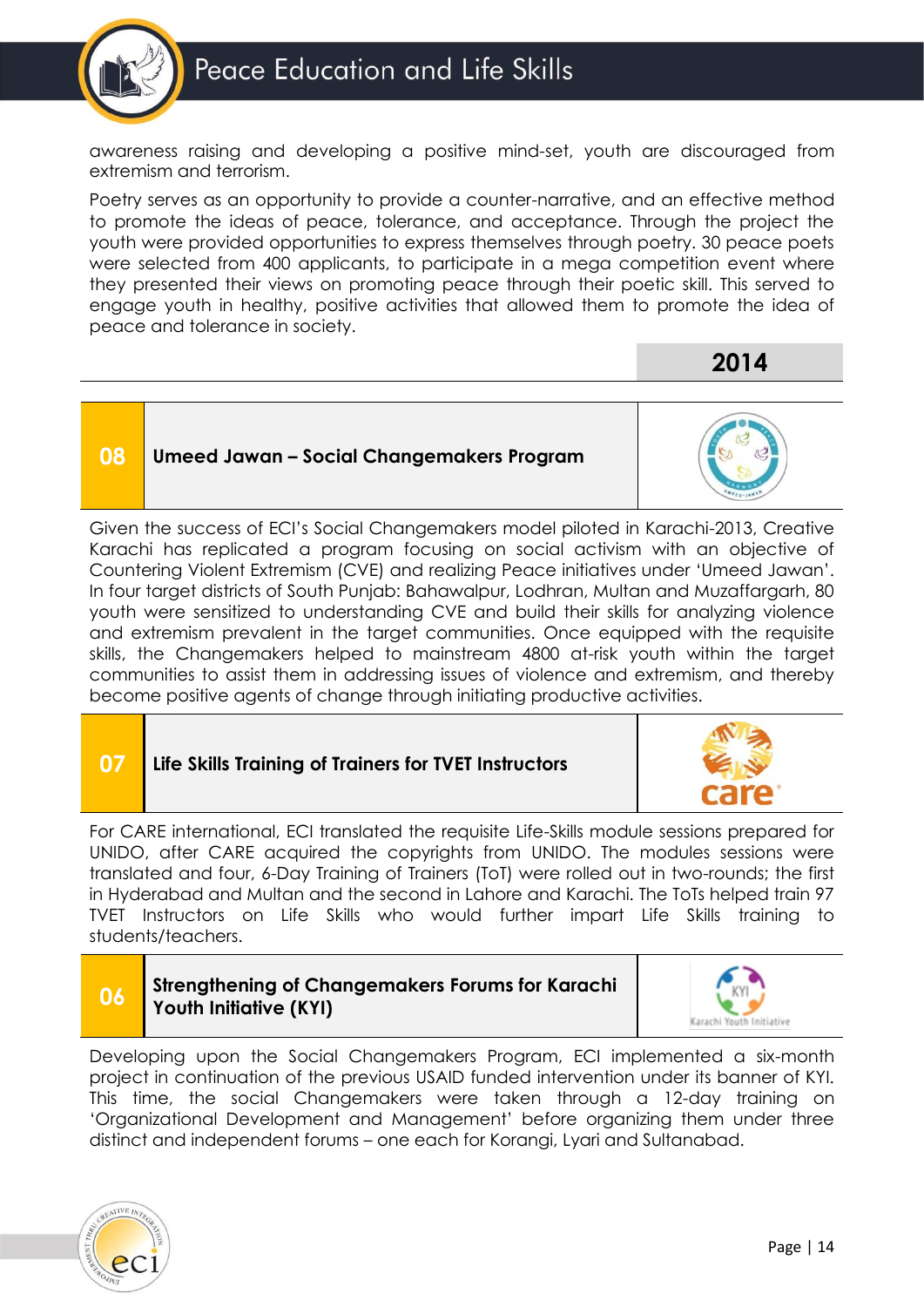

In context of local needs, the forums were mandated to roll out Peace Programs comprising of 12 Mega Peace Awareness and Education Events. The team of ECI mentors guided and supervised the planning, implementation and evaluation of the peace events. The forum members were empowered to run their entity independently and sustainably by offering consulting services for generating income.

### **05 Strengthening & Mentoring of Parent Teacher Councils (PTCs) – Phase I**



The government of Khyber Pakhtunkhwa undertook an initiative, in collaboration with DFID and Adam Smith International (ASI), to improve the educational standard prevalent in the province through community/parents' involvement and ensuring effectiveness of Parent Teacher Councils. In this context, a training program was conceptualized for Deputy District Education Officers (DDEOs) and Assistant Sub-divisional Education Officers (ASDEOs) to increase the effective role of PTCs in imparting quality education. For this purpose, ASI involved Mr. Saleem Jahangir and Mr. Asfandyar Khan to conceptualize a 3- Day training module and deliver trainings to benefit selected participants in KPK from districts in phase I. The training focused on improving the physical structure and overall efficiency of the schooling system in KPK by ensuring involvement of PTCs. Here, the PTCs themselves would have to be made efficient by mainstreaming their systems and processes; inclduing PTC planning, implementation and its overall management.

#### **Phase-I Districts:**

Peshawar, Charsadda, Nowshera, Battagram, Torghar, Haripur, Dir Payan, Malakand, Buner, Kohat, Lakki Marwat, Karak.

# **04 Social Changemakers Program for Karachi Youth Initiative (KYI)**



A six-month Social Changemakers Program was designed by ECI for Karachi Youth Initiative – under the USAID banner. The underlying philosophy was to involve local agents of change for executing and implementing peace interventions in their respective areas, and strive to make continuous efforts for peace once the project is completed. 45 young men were taken through a six-month course via ECI's trademark College for Community Based Changemakers, where they acquired and enhanced their understanding of concepts focusing on Peace and Countering Violent Extremism (CVE).

The capacity building interventions were designed to transform the participants into effective change agents who can continue to promote conflict resolution and peace-building within the localities of Lyari, Korangi and Sultanabad well into the future. As a result, the successful Changemakers were not only able to design, plan, implement and evaluate the peace interventions, but also generate an identity for themselves as ambassadors of peace among their respective communities.

As a next step the network is looking to formalize their existence under a suitable arrangement, so they can operate as an active body for peace promotion in Karachi's troubled areas.

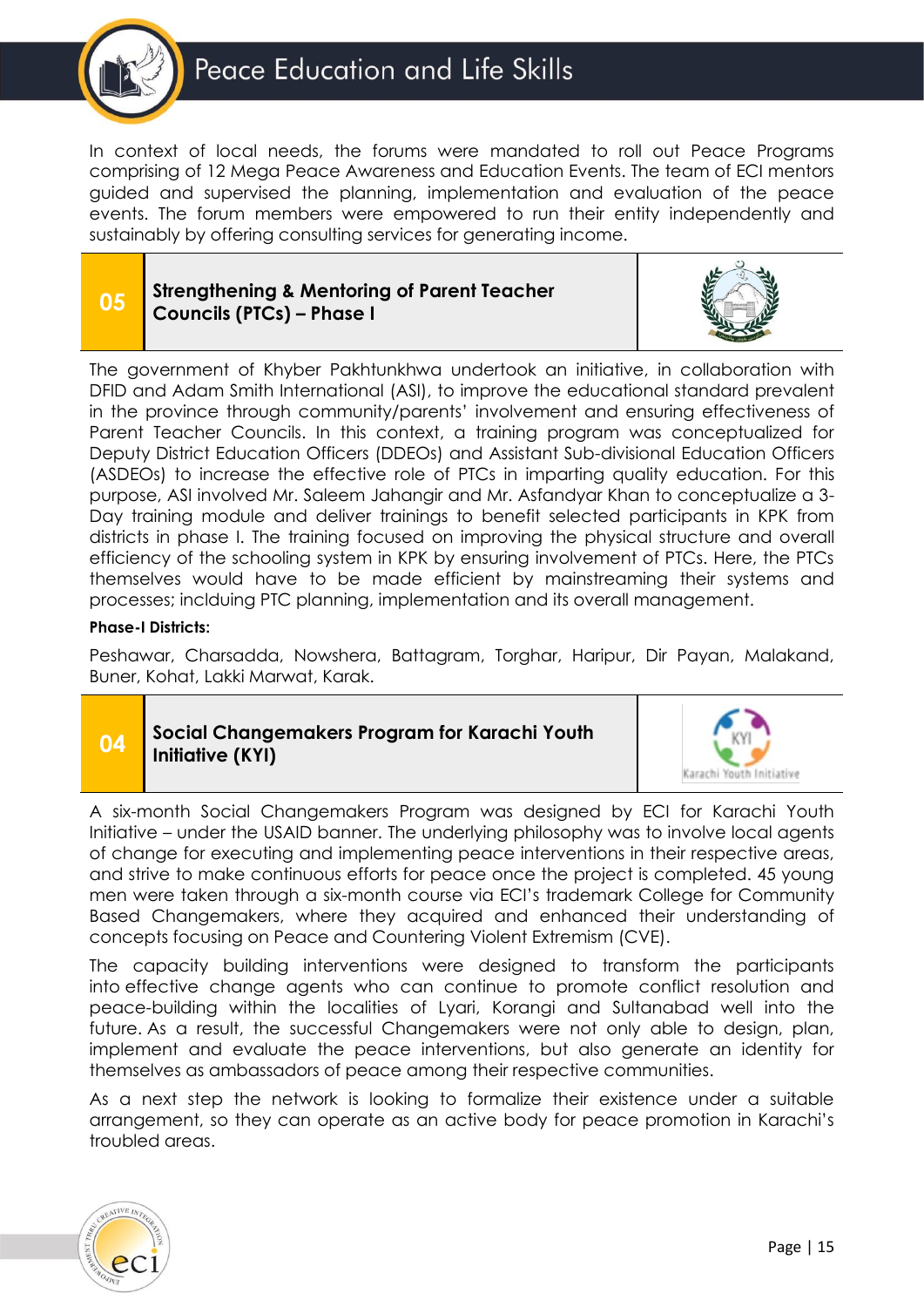# **03 Life Skills Curriculum for TVET Students**

A 6-months training program on Life Skills was designed and developed by ECI consultants supported by ECI team for TVET students across Pakistan. Finalized after consultation with the provincial TEVTAs, this module was implemented in over 200,000 government TVET institutes.

#### **02 Focusing on Health and Education at the College for Community Based Changemakers (CCBC)**

The College for Community Based Changemakers (CCBC) is a structured capacity building program that works with bright, entrepreneurial men and women from the community to develop their potential to bring about sustainable social and economic transformation at the grassroots. Designed to facilitate community-led development, the CCBC hopes to promote indigenous solutions to address development issues.

2011 – 2012 – the first batch of 30 Changemakers were sponsored for this program by Taraqee Foundation (TF) and the Pakistan Poverty Alleviation Fund (PPAF). These men and women from district Ziyarat in Balochistan focused on understanding key issues in health and education and identifying business-oriented solutions (social enterprises) to address community problems. The project closed with the establishment of a Skilled Delivery Center for increasing child mortality and creating awareness on the importance of a hygienic environment provided to Mother and Child during and after Child birth. At the educational front, centers for coaching Language and Literacy were set-up for supplementing the educational needs of community. Round about 20 girls from far flung areas of Ziarat, were enrolled in Allama Iqbal Open University's distant learning course, where they are continuing education.

In order to make the change efforts sustainable after project close, dedicated effort was made towards identity creation and image development of Changemakers. Moreover, significant small interventions were carried out on health and hygiene in terms of raising awareness, setting up health camps and advocacy-based walks on health issues.

# **2011**

**RutgersWPF**